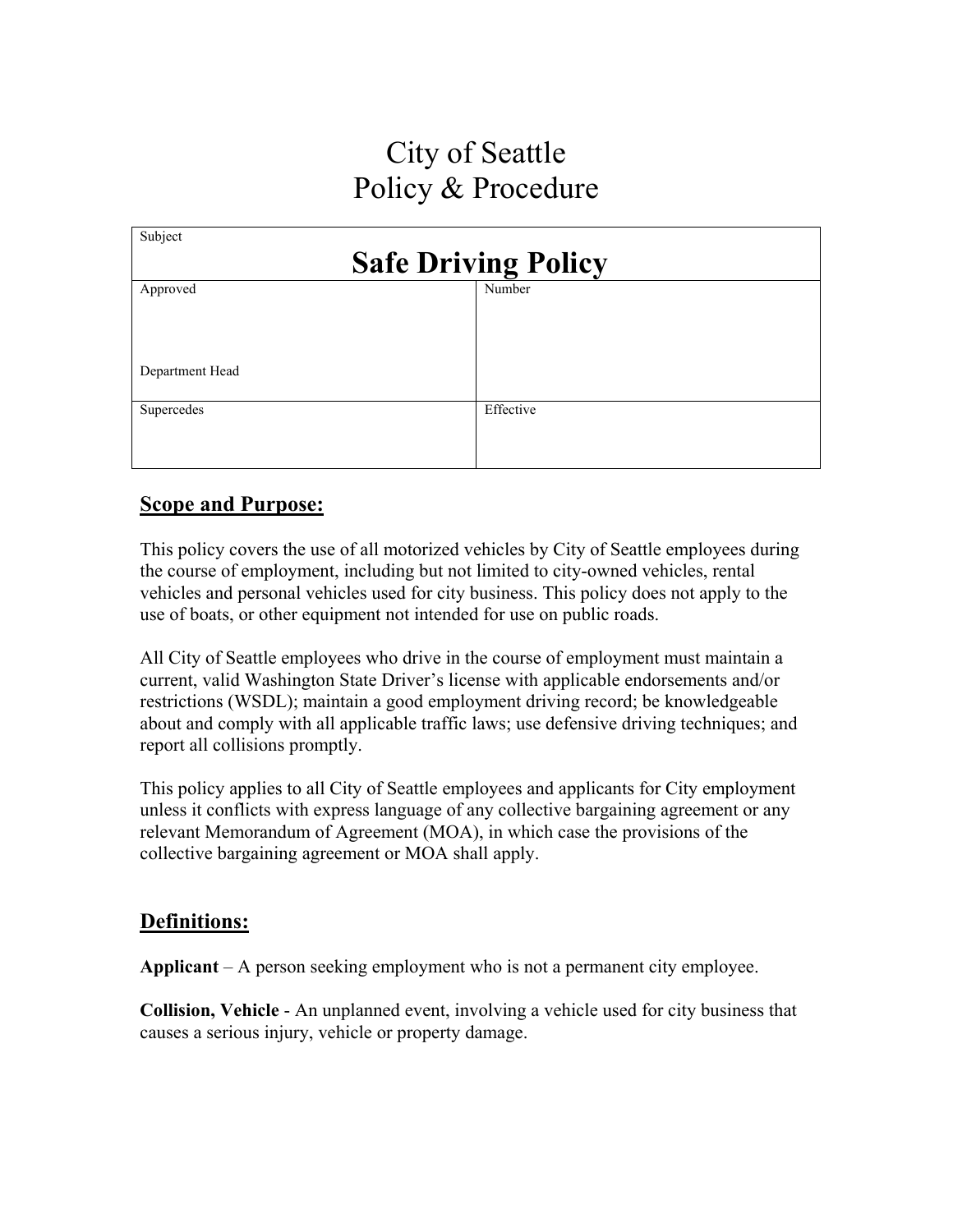Safe Driving Policy Page 2 of 7

**Collision, Preventable Vehicle** – A collision in which the City driver failed to do everything reasonable to foresee the events and conditions and to take appropriate action to avoid the collision.

**Collision, Non-Preventable Vehicle** – A collision in which the City driver did everything reasonable to foresee the events and conditions that caused the collision.

**Collision, Serious Vehicle** – A collision in which there are serious injuries to any party or damage to vehicles which renders the vehicles unsafe to drive or causes significant damage to property.

**CDL** - Commercial Driver's License, including endorsements, and/or restrictions and a Medical Certification card.

**Corrective Measures** – Actions taken by management in conformance with applicable personnel rules and bargaining unit agreements to correct employee behavior and to prevent further collisions. These actions may include, without limitation, defensive driving instruction, driving assessment, review of traffic regulations, expectations, and/or disciplinary action, up to and including termination.

**Course of Employment** - Under the employer's direction or in the furtherance of the employer's business.

**Complete Abstract of Driving Record**– A report of an individual's driving record issued by a State. The abstract includes information on the driver's personal and professional driving history and is obtainable only upon authorization by the subject driver.

**Defensive Driving** – A set of specialized driving techniques for collision avoidance.

**MVA Report Form** –Motor Vehicle Accident Report Form.

**Serious Injury** – An injury requiring medical treatment beyond first aid.

**Unit Supervisor** – The first level management employee for a unit, regardless of title. Crew Chiefs, Journeyworkers In Charge, or other represented titles are exempted from this definition.

**Vehicle -** Includes, but is not limited to, cars, trucks, vans, backhoes, front-end loaders, or other mobile equipment. Does not include boats, or other equipment not intended for use on public roads.

**WSDL** – Washington State Driver's License, including any endorsements and restrictions.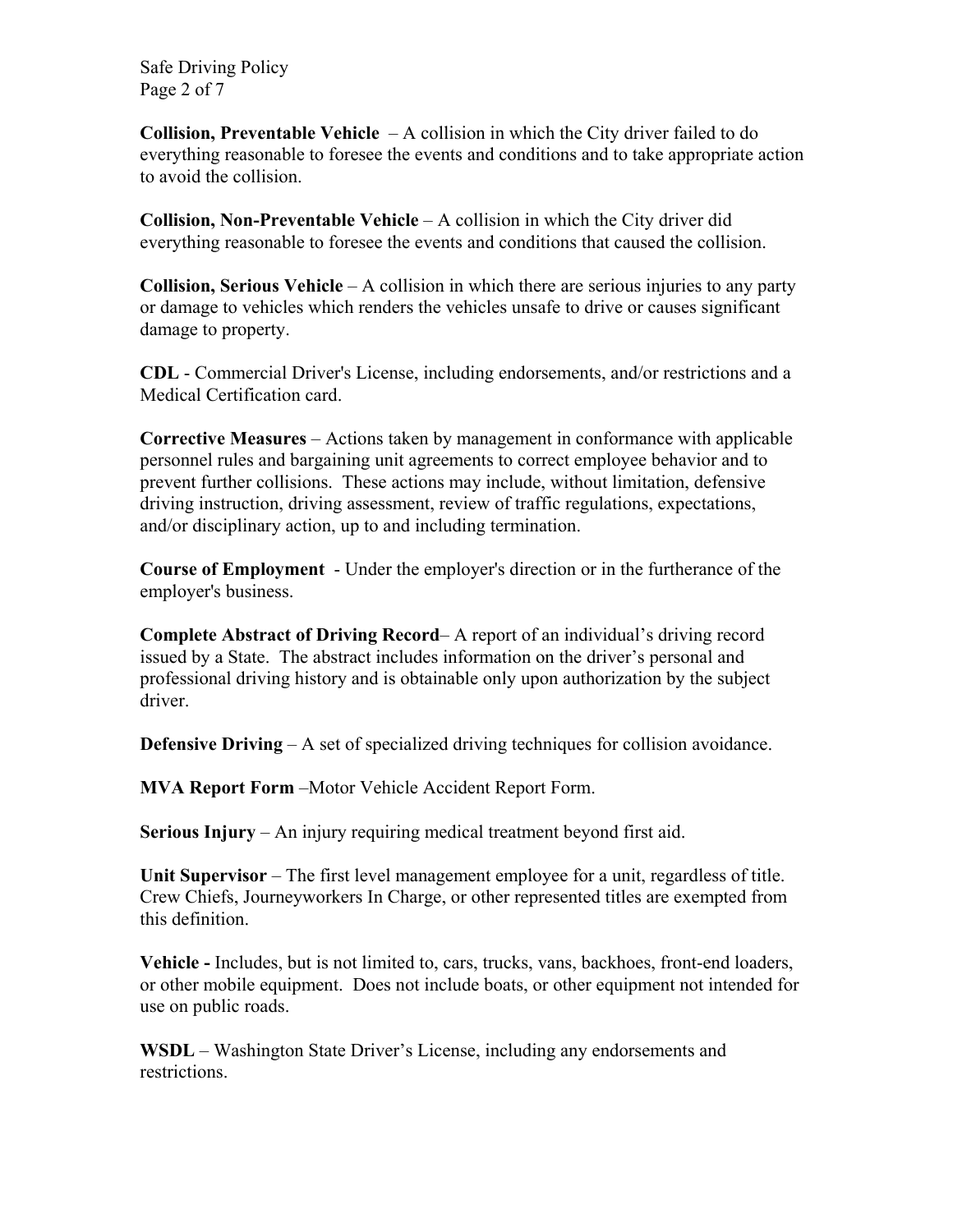Safe Driving Policy Page 3 of 7

# **1. Compliance With Policy**

All employees shall comply with this policy. Failure to comply with any portion of this policy may result in corrective measures and/or disciplinary action, up to and including termination of employment.

## **2. Complete Abstract of Driving Record Required**

Before the City extends any job offer to an applicant (see definitions) for any position that requires or may require driving a vehicle, a Department's Human Resources representatives and the Department's hiring authority shall consider an applicant's past driving record and the status of their driver's license, endorsements, and/or restrictions.

All applicants for City positions including temporary assignments that require or may require driving a vehicle must submit a copy of their Complete Abstract of Driving Record for the immediately preceding five (5) year period. Applicants, at their own expense, must provide the Complete Driver's Abstract as well as proof that they hold a valid WSDL before the City will extend any job offer. (Upon request by the applicant, the City will provide a form for use in requesting the Complete Driver's Abstract from the State.) City representatives will evaluate the Complete Driver's Abstract according to the City of Seattle Drivers Rating Guide.

# **Unit Supervisor Responsibilities**

# **3. Unit Supervisors Shall Communicate Safe Driving Policy**

Within one week after any new employee begins work, their Unit Supervisor shall review this policy with them and inform them of their responsibilities. The Unit Supervisor shall document this review. Both the Unit Supervisor and the employee shall sign the documentation.

Within 60 days after the effective date of this policy, all Unit Supervisors shall review this policy with each existing employee in their unit to communicate the requirements and responsibilities. Unit Supervisors shall document each review. Both the Unit Supervisor and the employees shall sign the documentation. Unit Supervisors may not delegate this supervisory responsibility.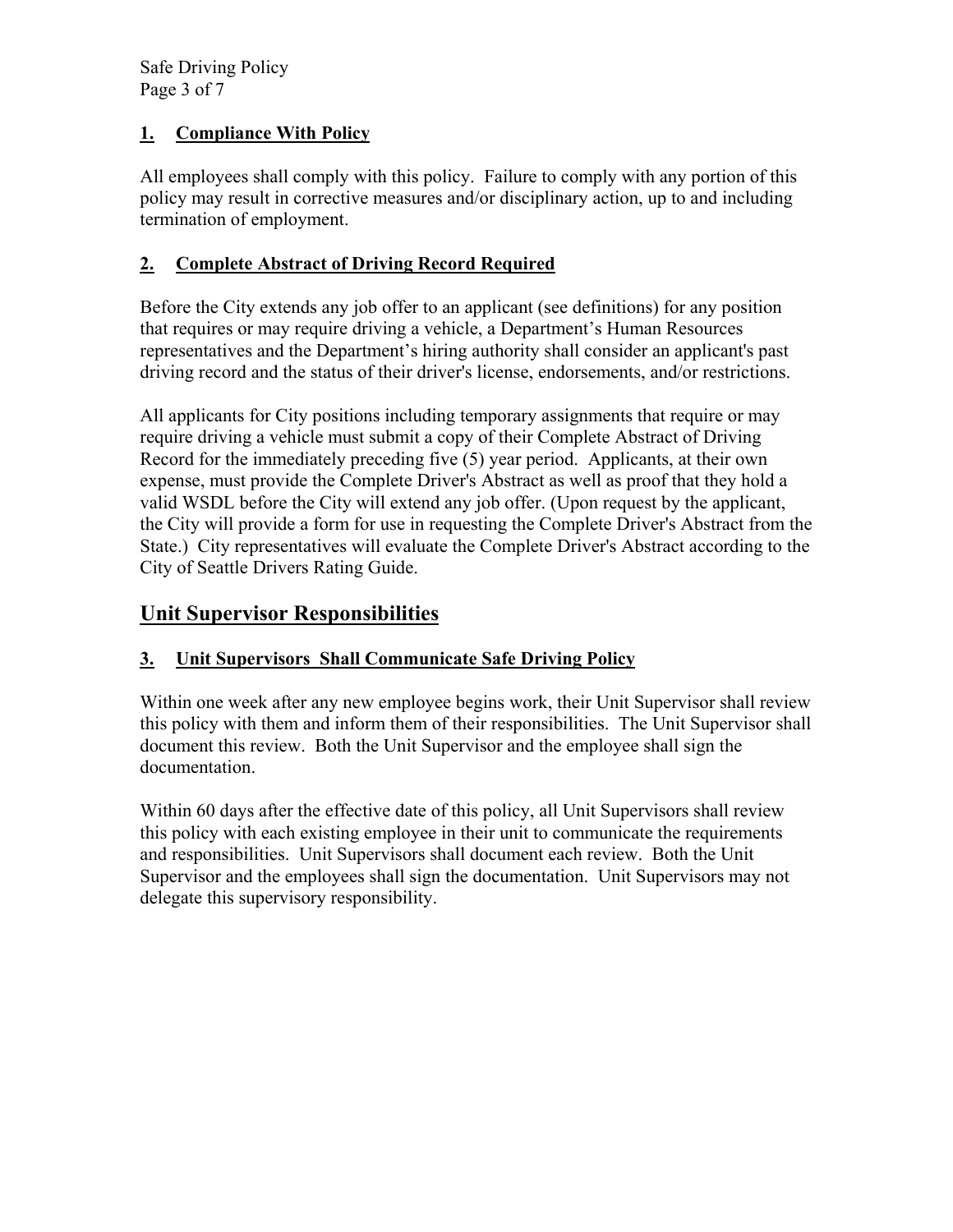Safe Driving Policy Page 4 of 7

## **4. Unit Supervisors Ensure Training For Employees**

Unit Supervisors shall ensure that new employees who are or who may be required to drive in the course of their employment complete a defensive driving course within 90 days after the new employee begins work.

Unit Supervisors shall ensure that current employees who are or who may be required to drive in the course of their employment have completed a defensive driving course. Any of these employees who have not received this training previously, will receive this training within six months of the effective date of this policy.

Unit Supervisors shall ensure that new or reassigned employees who operate special utility vehicles receive an in depth orientation on proper operation of such vehicles. Additional training and/or review shall be conducted as needed at the discretion of the Unit Supervisor.

The employing Unit shall pay for all training costs.

# **5. Respond to Serious Vehicle Collisions**

A Unit Supervisor, or their designee, shall go to the site of Serious Vehicle Collisions to gather information for collision investigations. As relevant information becomes available, it shall be provided to the affected employee(s) as soon as practical. Unit Supervisors with proper background knowledge and/or training, or their designee, shall ensure that all vehicle collisions, serious or otherwise, are investigated to determine the cause and preventability. The Unit Supervisor with proper background knowledge and/or training*,* in consultation with Safety, shall review and evaluate all collision investigation results. The Unit Supervisor may also seek the assistance of a Department Safety Officer or City safety staff. The Unit Supervisor shall inform the affected employee(s) of the cause, contributing factors and determination of preventability, within two working days of completion of the investigation. The Unit Supervisor shall document the findings and implement corrective measures as appropriate.

*See Procedure 307-01Vehicle Accident Preventability Checklist.* 

Unit Supervisors shall ensure that employees properly notify all applicable personnel and agencies following any vehicle collision, serious or otherwise.

Unit Supervisors shall review, sign and process MVA forms as soon as possible after a collision, but no later than one business day thereafter.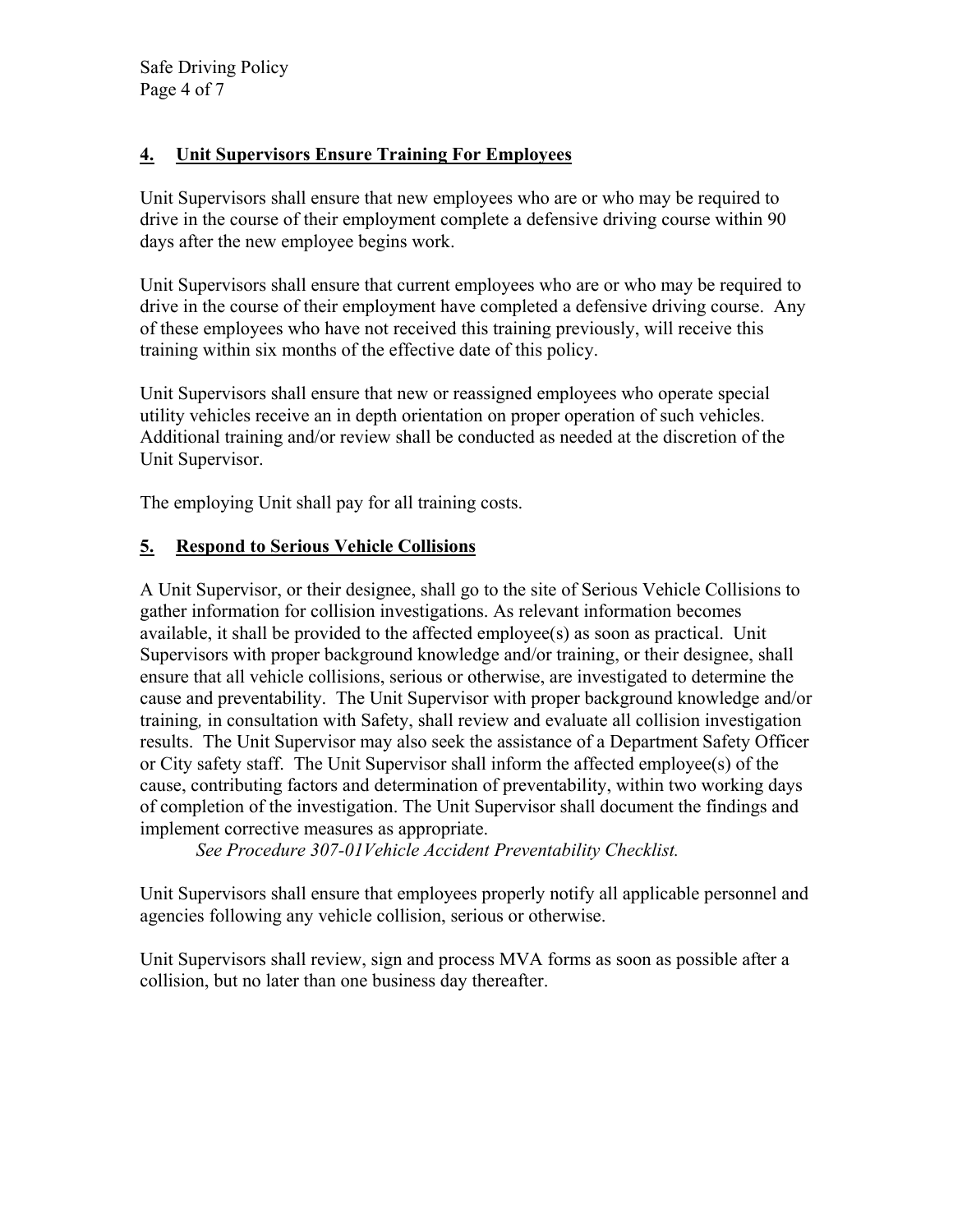# **6. Corrective Measures Will Be Taken For All Preventable Vehicle Collisions**

If an investigation determines a collision to be preventable, as defined in this policy, the management must initiate corrective measures (see definitions).

## **7. Conducting Post Collision Drug And Alcohol Testing**

The respective Department shall conduct post collision drug and alcohol testing in accordance with the City's Drug Free Workplace Policy, CDL Post Accident Drug Testing Policy, the Joint Statement from Labor –Management Subcommittee On Drug and Alcohol Testing – Discipline, SCL Guidelines on Drug and Alcohol Testing for Commercial Drivers (IBEW 77 only), or the City's Fit for Duty Policy, as applicable.

# **Employee Responsibilities**

# **8. Inform Unit Supervisor Of Traffic Citations**

Within one business day after receipt of any moving traffic citation received during the course of employment, employees shall report such citations to their Unit Supervisor.

## **9. Report Change In Status Of License**

Within one business day of returning to work after any change in the status of their WSDL, CDL, or any endorsements or restrictions thereof, employees shall report such change to their Unit Supervisor.

#### **10. Comply With Regulations and Drive Safely**

When operating a vehicle in the course of employment, employees shall operate the vehicle in a safe and professional manner, and shall obey all regulations and traffic laws.

Employees who are required to drive a vehicle in the course of employment shall possess a current, valid WSDL, and current vehicle insurance coverage for personal vehicle used for work purposes. Employees shall have their Driver's License on their person when driving in performance of City work.

Individuals selected for positions requiring a CDL, including endorsements, and/or restrictions shall obtain the required CDL within thirty (30) days of employment. (See page one concerning MOAs and collective bargaining agreements.)

#### **Employees shall:**

- a) Comply with all driving laws, including using seat belts
- b) Exercise due diligence to drive safely and to maintain the security of the vehicle and its contents by locking the vehicle when leaving the immediate vicinity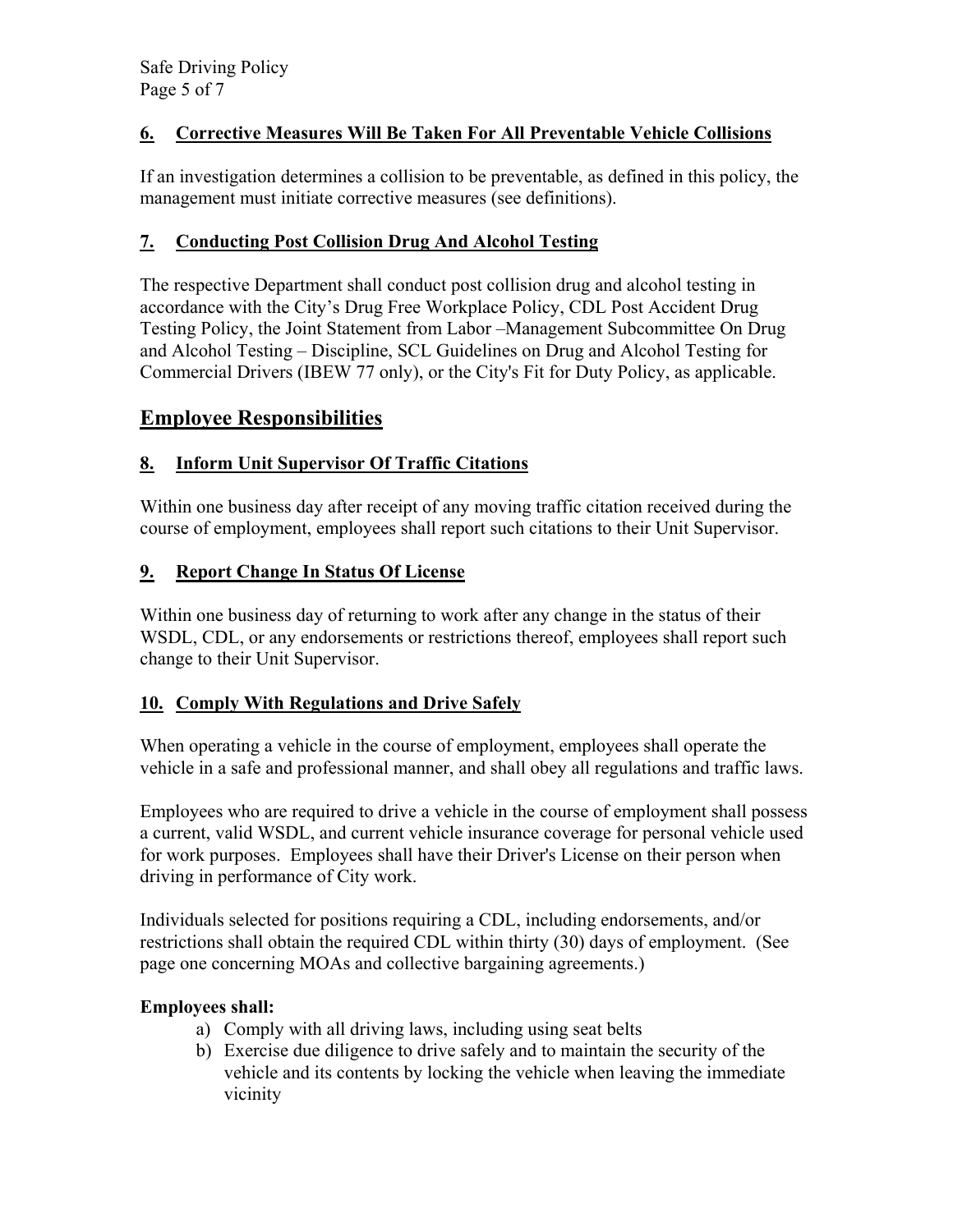- c) Allow adequate time to reach their destination in order to avoid unsafe driving
- d) Use city vehicles for city business only
- e) Maintain focus on driving at all times, in accordance with defensive driving principles
- f) Maintain control of the vehicle they are driving at all times

All City of Seattle employees will drive in a courteous and responsible manner. Reckless or aggressive behavior by City drivers toward other vehicle drivers, passengers or pedestrians is prohibited and may result in disciplinary action.

# **11. Employees Shall NOT Operate A Vehicle While Impaired**

Under no circumstances shall an employee operate or be allowed to operate a vehicle when any physical or mental impairment may cause that employee to drive unsafely.

Employees shall not operate any vehicle at any time during the course of their employment after taking any alcohol, illegal drugs, or legally prescribed or over-the – counter drugs that impair their behavior. Employees have the responsibility to understand the potential effects of any of these substances and shall report to their supervisor if they are impaired.

# **12. Secure Collision Scene**

Unless unable due to the collision, any employee involved in a vehicle collision during the course of employment shall assist in securing the scene of that collision and shall summon emergency aid as needed.

# **13. Report Vehicle Incidents**

As soon as possible, but no later than the end of their work shift following any collision, incident, theft or damage involving a vehicle operated in the course of employment (collectively Incidents), employees shall report any and all such Incidents, that they are aware of, to their Unit Supervisor regardless of the extent of damage or injury. Failure to report will result in disciplinary action.

In reporting the collision, employees shall fill out a Motor Vehicle Accident (MVA) form and submit it to their Unit Supervisor before the end of their work shift. If the employee is injured and unable to fill out the MVA form before the end of the work shift, the Unit Supervisor shall complete the form and the Industrial Insurance reports and submit them to the Central Safety Team in the Environment & Safety Division.

Incidents involving damage or theft shall be reported to the Unit Supervisor by the employee according to the procedures established for that Unit.